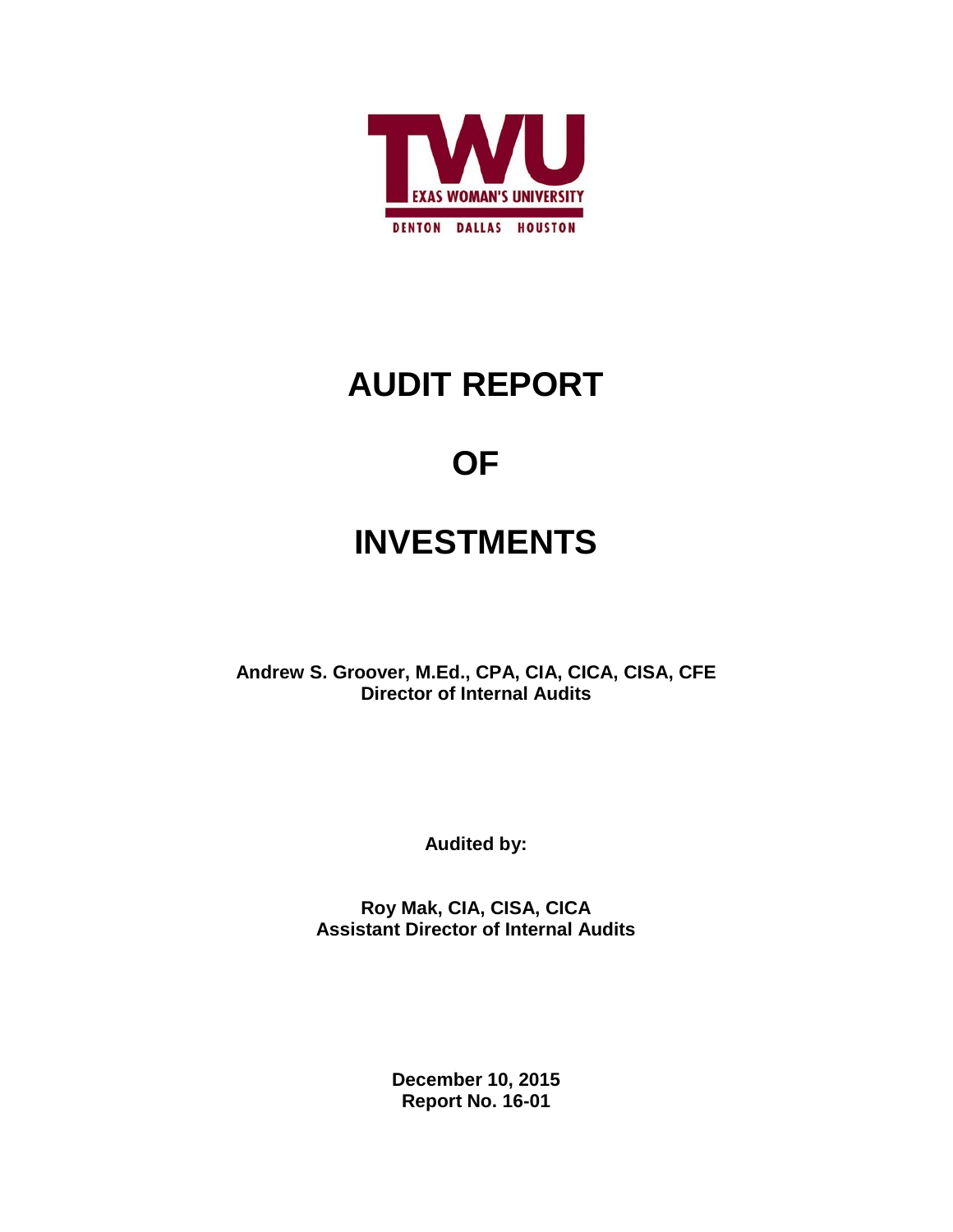

**Office of Internal Audits** P.O. Box 425587, Denton, TX 76204-5587 940-898-3260 Fax 940-898-2986

- DATE: December 10, 2015
- TO: Dr. Carine Feyten, Chancellor and President Members of the Board of Regents
- FROM: Andrew S. Groover, M.Ed., CPA, CIA, CICA, CISA, CFE Director of Internal Audits
- RE: Audit Report of Investments

Our internal audit report of Investments follows. We appreciate the cooperation and assistance provided to us by Carolyn Whitlock and her staff during the audit.

The audit resulted in no recommendations.

C: B.J. Crain, Interim Vice President for Finance and Administration Carolyn Whitlock, Associate Vice President – Finance, Controller, and **Treasury** Governor's Office of Budget and Planning Legislative Budget Board State Auditor's Office Sunset Advisory Commission